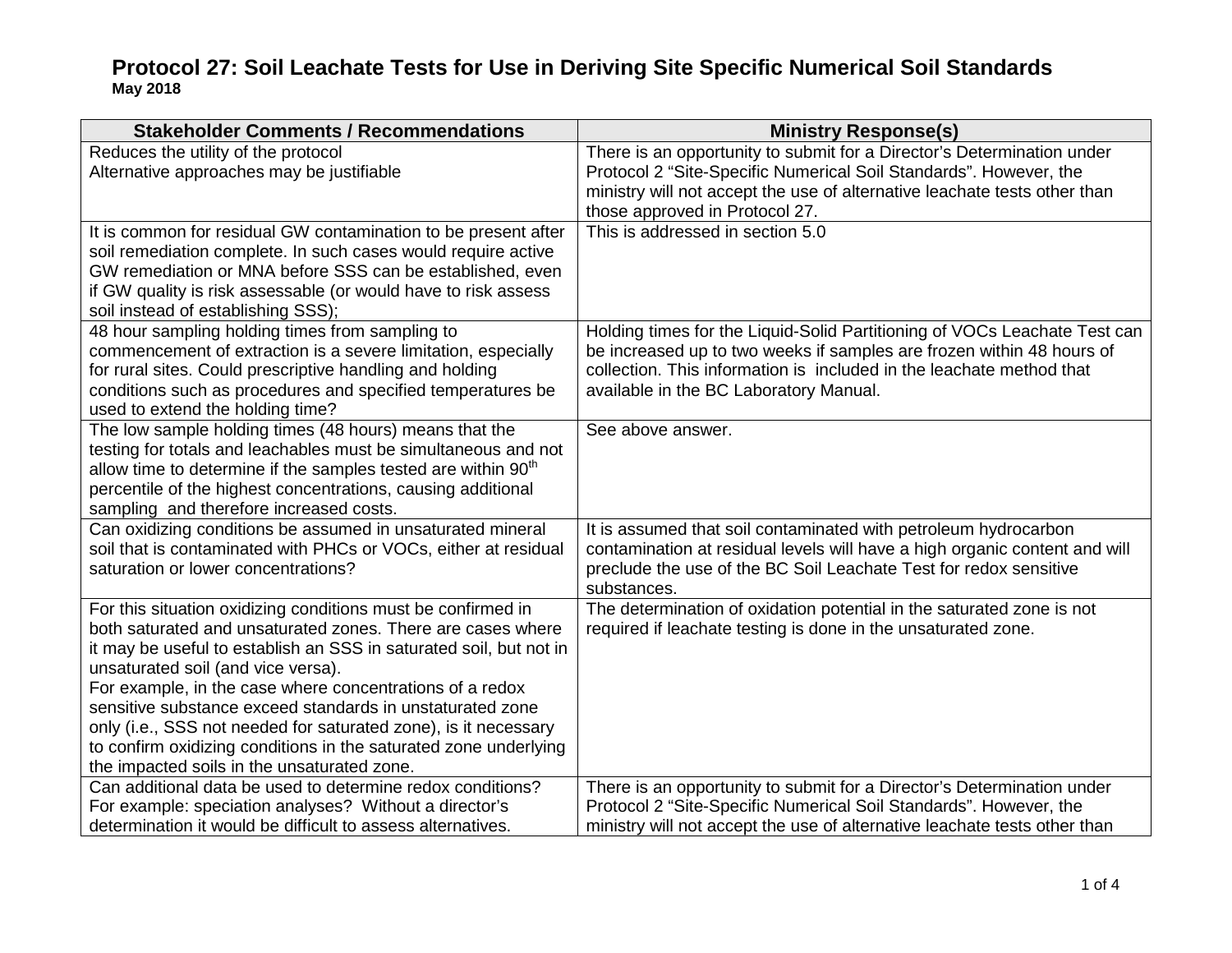| <b>Stakeholder Comments / Recommendations</b>                                                                                                                                                                                                                                                                                                                                                                                                                                    | <b>Ministry Response(s)</b>                                                                                                                                                                                                                                                                                                                                                                                                                                                                                                                                                                                                                                                                                    |
|----------------------------------------------------------------------------------------------------------------------------------------------------------------------------------------------------------------------------------------------------------------------------------------------------------------------------------------------------------------------------------------------------------------------------------------------------------------------------------|----------------------------------------------------------------------------------------------------------------------------------------------------------------------------------------------------------------------------------------------------------------------------------------------------------------------------------------------------------------------------------------------------------------------------------------------------------------------------------------------------------------------------------------------------------------------------------------------------------------------------------------------------------------------------------------------------------------|
|                                                                                                                                                                                                                                                                                                                                                                                                                                                                                  | those approved in Protocol 27.                                                                                                                                                                                                                                                                                                                                                                                                                                                                                                                                                                                                                                                                                 |
| Testing "worst case" soil does not allow the use of SSS to<br>determine delineation targets. The impracticality of delineating<br>to very low standards in order to proceed with risk assessment<br>is a common deterrent to the use of risk based approaches. So<br>it would be good if this protocol and P2 could leave this option<br>open.                                                                                                                                   | The wording in section 5.0 of the document has been changed to allow<br>the development of a Site Specific Soil Standards (SSS) once highest<br>concentrations in an AEC have been remediated via removal or risk<br>assessment/management.                                                                                                                                                                                                                                                                                                                                                                                                                                                                    |
| Comment only: limited utility, however it does allow<br>remediation targets to be set and is helpful                                                                                                                                                                                                                                                                                                                                                                             | No response required.                                                                                                                                                                                                                                                                                                                                                                                                                                                                                                                                                                                                                                                                                          |
| The wording suggests that one sample is required per 300m2<br>or 900 m3. This is not the intention. Perhaps refer to TG1?<br>There should be opportunity to just use the natural pH of the<br>soil if environment has demonstrably low chance of being<br>altered (e.g. remote or protected wildlands)                                                                                                                                                                           | Section 5.0 of the protocol indicates that a minimum of three soil samples<br>are required. Wording has been added to the document to provide clarity.<br>The BC Soil Leachate Test is a modified test from that recommended by<br>the US EPA under their Leaching Environmental Assessment<br>Framework. One of the main modifications was to reduce the leachate<br>testing pH range from 2 to 13 pH units to 5 to 9 pH units. It was<br>determined that over 90% of soil pH falls within this range in BC. This<br>smaller range of pH testing may be considered overly conservative;<br>however, some conservatism of the test is necessary to reduce the<br>inherent uncertainty of field investigations. |
| This wording suggests that only one sample is required for<br>smaller sources.                                                                                                                                                                                                                                                                                                                                                                                                   | Wording has been adjusted in Section 5.0 to add clarity                                                                                                                                                                                                                                                                                                                                                                                                                                                                                                                                                                                                                                                        |
| 3 leachate samples per AEC is conservative. Does this imply<br>that samples require analysis first to determine which samples<br>should be tested? This will have implications for holding times<br>(TCLP ZHE).                                                                                                                                                                                                                                                                  | Holding times for the Liquid-Solid Partitioning of VOCs Leachate Test can<br>be increased up to two weeks if samples are frozen within 48 hours of<br>collection. This increased holding time should negate the need to collect<br>samples more than once in most situations.                                                                                                                                                                                                                                                                                                                                                                                                                                  |
| Manual accessible on the Ministry of Environment and Climate<br>Change Strategy's website is dated 2015 and does not include<br>the updated test. We recommend the Manual be updated as<br>soon as possible to allow sufficient time for laboratories to<br>adjust to new processes and to complete proficiency testing.<br>Sufficient notice to industry should be provided once this<br>update completes.<br>Given the anticipated significant increase of cost to perform the | The approved and updated leachate test methods can be found in the<br>BC Lab Manual: is updated with the approved leachate test<br>methods. http://www2.gov.bc.ca/gov/content/environment/research-<br>monitoring-reporting/monitoring/sampling-methods-quality-assurance/bc-<br>environmental-laboratory-manual The ministry has worked closely with<br>BC laboratories to update methods and provided adequate notification to<br>industry.<br>The CSAP and ministry working group evaluated available leachate test                                                                                                                                                                                         |
| new test as compared to the existing test (TCLP and SPLP).                                                                                                                                                                                                                                                                                                                                                                                                                       | methods and concluded that, currently, the BC Soil Leachate Test was                                                                                                                                                                                                                                                                                                                                                                                                                                                                                                                                                                                                                                           |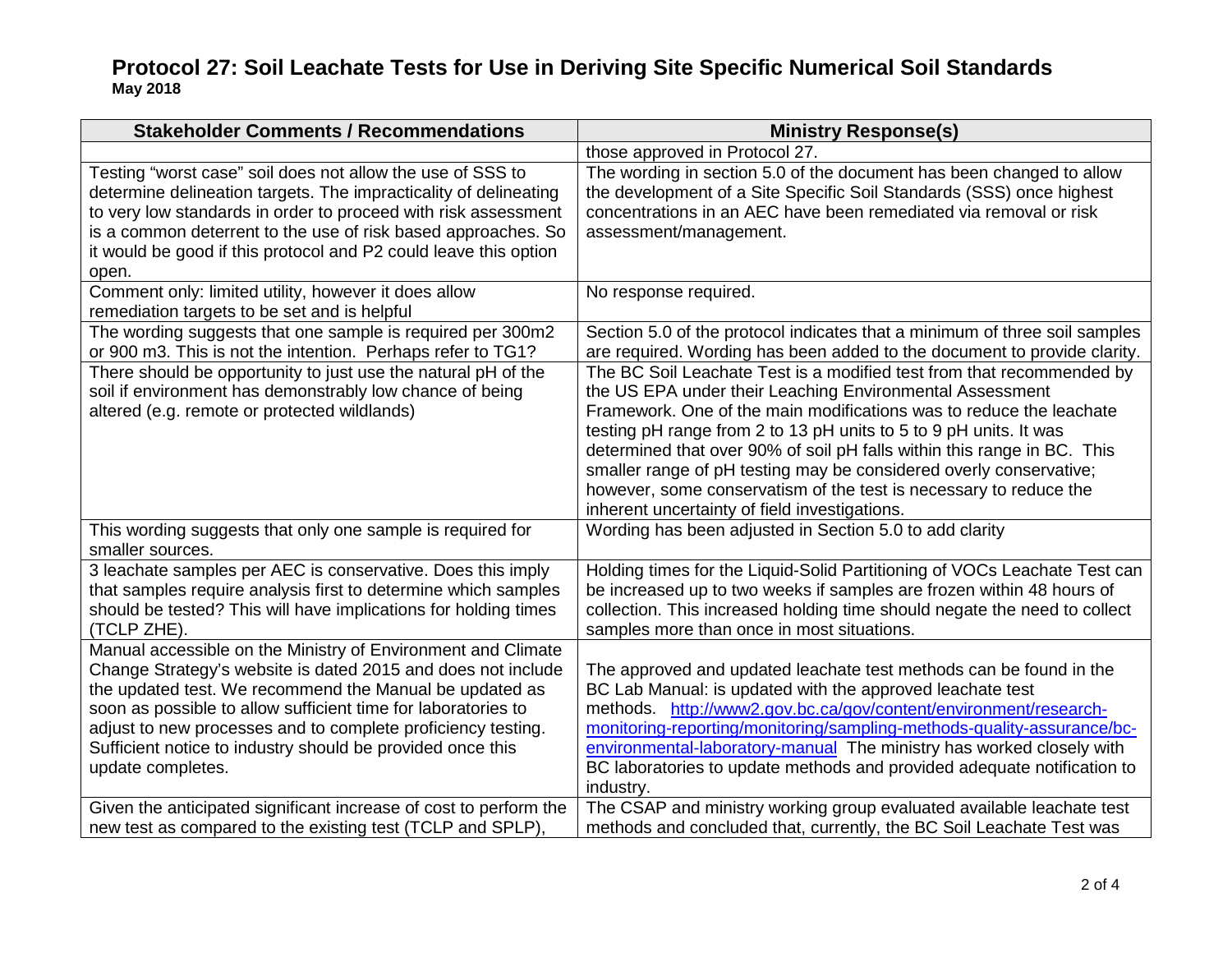| <b>Stakeholder Comments / Recommendations</b>                                                                                                                                                                                                                                                                                                                                                                                                                                                                                                                                                                                 | <b>Ministry Response(s)</b>                                                                                                                                                                                                                                                                                                                                                                                                                                                                                                                                                      |
|-------------------------------------------------------------------------------------------------------------------------------------------------------------------------------------------------------------------------------------------------------------------------------------------------------------------------------------------------------------------------------------------------------------------------------------------------------------------------------------------------------------------------------------------------------------------------------------------------------------------------------|----------------------------------------------------------------------------------------------------------------------------------------------------------------------------------------------------------------------------------------------------------------------------------------------------------------------------------------------------------------------------------------------------------------------------------------------------------------------------------------------------------------------------------------------------------------------------------|
| some assessment of the results of the new method on a range<br>of B.C. soils should be completed and shared, in order to<br>provide a province-wide understanding of the sensitivities of<br>the test. Without the understanding that can be provided by<br>such an assessment, it will be very difficult for site owners and<br>their consultants to determine whether it may be beneficial to<br>conduct the more costly test. We recommend that government<br>conduct comparative testing prior to the release of this method<br>and that the results be made available to site owners and<br>environmental professionals. | the most suited method for the purpose of determining SSS for select<br>substances. Field studies using the BC Soil Leachate Test at<br>contaminated sites in British Columbia are currently underway                                                                                                                                                                                                                                                                                                                                                                            |
| Substances with low Kd values will exhibit leachate<br>concentrations that are dependent on the amounts of water<br>and air volumes. Thus, leachate tests done at a 20:1 L:S ration<br>will severely under predict actual field conditions. Consider a<br>correction factor or solution for these substances - perhaps<br>similar to what NJ state does.                                                                                                                                                                                                                                                                      | The ministry has included a correction in the final leachate concentrations<br>for those substances that are highly soluble in the final version of the<br>protocol.                                                                                                                                                                                                                                                                                                                                                                                                             |
| Redox sensitive minerals in BC generally occur in a sulphide<br>mineral form rather than oxide, sulphate or carbonate mineral<br>form. Sulphide minerals are stable in a reducing environment<br>but unstable in an oxidizing environment.<br>Leaching occurs because of this chemical instability as<br>described by the example acid rock drainage chemical<br>reactions.                                                                                                                                                                                                                                                   | The CSAP and ministry working group evaluated the prohibition of the<br>BC Soil Leachate Test for all redox sensitive substances. This is a test<br>that can beused to develop SSS for many of the Schedule 3.1 matrix<br>substances with soil to groundwater standards, in particular inorganic<br>substances. It is recognized that all short term leachate tests may not be<br>suitable for prediction of Acid Rock Drainage (ARD) metals<br>leachability. The leachate tests approved in Protocol 27 are not intended<br>to replace more reliable methods of predicting ARD. |
| The protocol does not permit the use of the leachate test if<br>reducing conditions are present because the leachate test<br>cannot simulate reducing conditions. However the leachate test<br>does not consider chemical kinetics.                                                                                                                                                                                                                                                                                                                                                                                           |                                                                                                                                                                                                                                                                                                                                                                                                                                                                                                                                                                                  |
| The amount of leaching of ARD metals that occur is largely due<br>to chemical kinetics as well as site specific climate and<br>geologic/hydrogeologic conditions. Thus, it may take months to<br>several decades for metals leaching to occur. In mining, static<br>tests such as these short term leachate tests cannot be used to                                                                                                                                                                                                                                                                                           |                                                                                                                                                                                                                                                                                                                                                                                                                                                                                                                                                                                  |